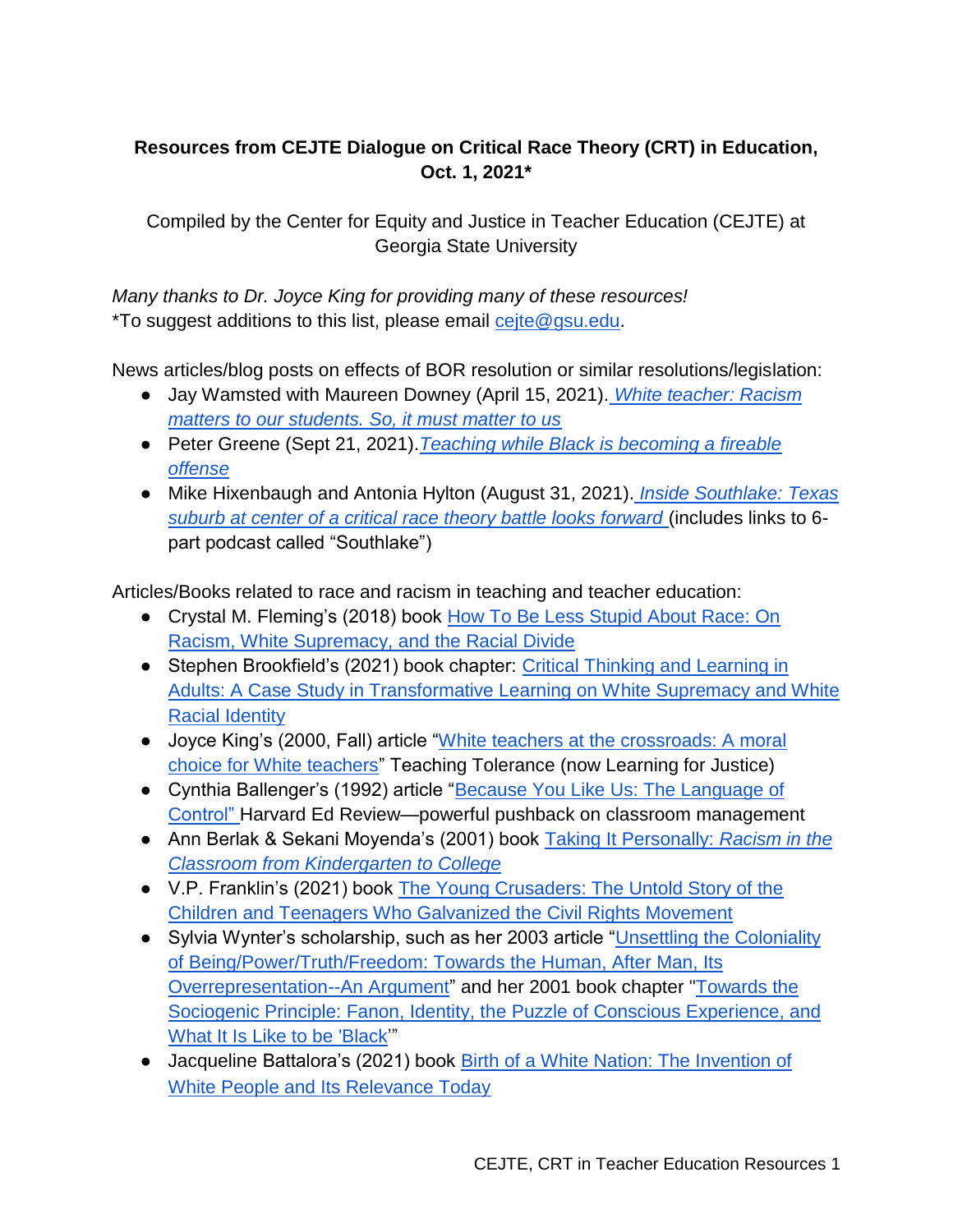- Walter Rodney's "Guerrilla intellectualism" in his 1990 book: Walter Rodney [speaks: The making of an African intellectual. A](https://www.newbeaconbooks.com/african-non-fiction/walter-rodney-speaks-the-making-of-an-african-intellectual)frica World Press. Read [Joyce](https://www.scielo.br/j/edur/a/TCLvCchp6g5Vz5qMwbxVtPS/?lang=en)  [King's \(2018\) analysis of Walter Rodney](https://www.scielo.br/j/edur/a/TCLvCchp6g5Vz5qMwbxVtPS/?lang=en)
- Sylvia Wynter and Joyce King (2005). Appendix B-2, Race and our biocentric belief system: An interview with Sylvia Wynter. In J. E. King (Ed). Black education: A transformative research and action agenda for the new century (pp. 361-366). Routledge/Erlbaum.
- J. King (2021). Diaspora literacy, Heritage knowledge and Revolutionary African centered pedagogy in Black Studies curriculum theorizing and praxis. (see summary [here.](https://oxfordre.com/education/view/10.1093/acrefore/9780190264093.001.0001/acrefore-9780190264093-e-1566)) In W. H. Schubert & M. F. He (Eds.). Oxford Encyclopedia of Curriculum Studies. Oxford University Press.
- Andrew Douglas & Jared Loggins (2021) "[The Lost Promise of Black Study.](https://bostonreview.net/race/andrew-j-douglas-jared-loggins-lost-promise-black-study)" Boston Review.
- Ozlem Sensoy and Robin DiAngelo (2017). Is Everyone Really Equal? An [Introduction to Key Concepts in Social Justice Education](https://www.tcpress.com/is-everyone-really-equal-9780807758618)

Statements against CRT in teaching and teacher education:

● [Georgia Board of Education Resolution](https://simbli.eboardsolutions.com/Meetings/Attachment.aspx?S=1262&AID=1274907&MID=93474) (June 3, 2021)

Statements for discussing race and racism in teaching and teacher education

- Center for Equity and Justice in Teacher Education (Oct 2, 2019) Statement [Acknowledging the Centrality of Racism in the United States](https://education.gsu.edu/download/centrality-of-racism_cejte-statement/?wpdmdl=6554978%22)
- Letter from the Georgia State University Cultural Diversity Committee to then President Becker regarding resistance to CRT (unpublished; circulated via email)

Organizations/Resources supporting educators in discussing race and racism:

- See Joyce King's slidedeck from CEJTE Dialogue (shared with participants)
- Zinn Education Project: [Pledge to Teach Truth a](https://www.zinnedproject.org/news/pledge-to-teach-truth)nd Teach Truth Days of Action
- [United Campus Workers of Georgia \(](https://www.ucwga.com/)union for all University System of Georgia faculty, staff, and workers). See article about UCW pushback [here.](https://www.ucwga.com/news/ucwga-speaks-out-against-dunahoo-s-interrogation)
- [Fulton County Remembrance](https://fultonremembrance.org/)
- [IDRA Knowledge is Power Resource](https://www.idra.org/services/knowledge-is-power/): "a national resource for educators and advocates to help you do your work for equity and excellence in education in the midst of classroom censorship policies"
- African American Policy Forum (AAPF) and Center for Intersectionality and Social Policy Studies at Columbia Law School: Critical Race Theory Summer **School**
- [Gwinnett Parent Coalition to Dismantle the School to Prison Pipeline \(](https://www.learningforjustice.org/magazine/parents-push-for-student-safety)Gwinnett SToPP)
- [GA Chapter of NAME](http://www.ganame.org/ganame/GANAMEabout.htm) (National Association for Multicultural Education)